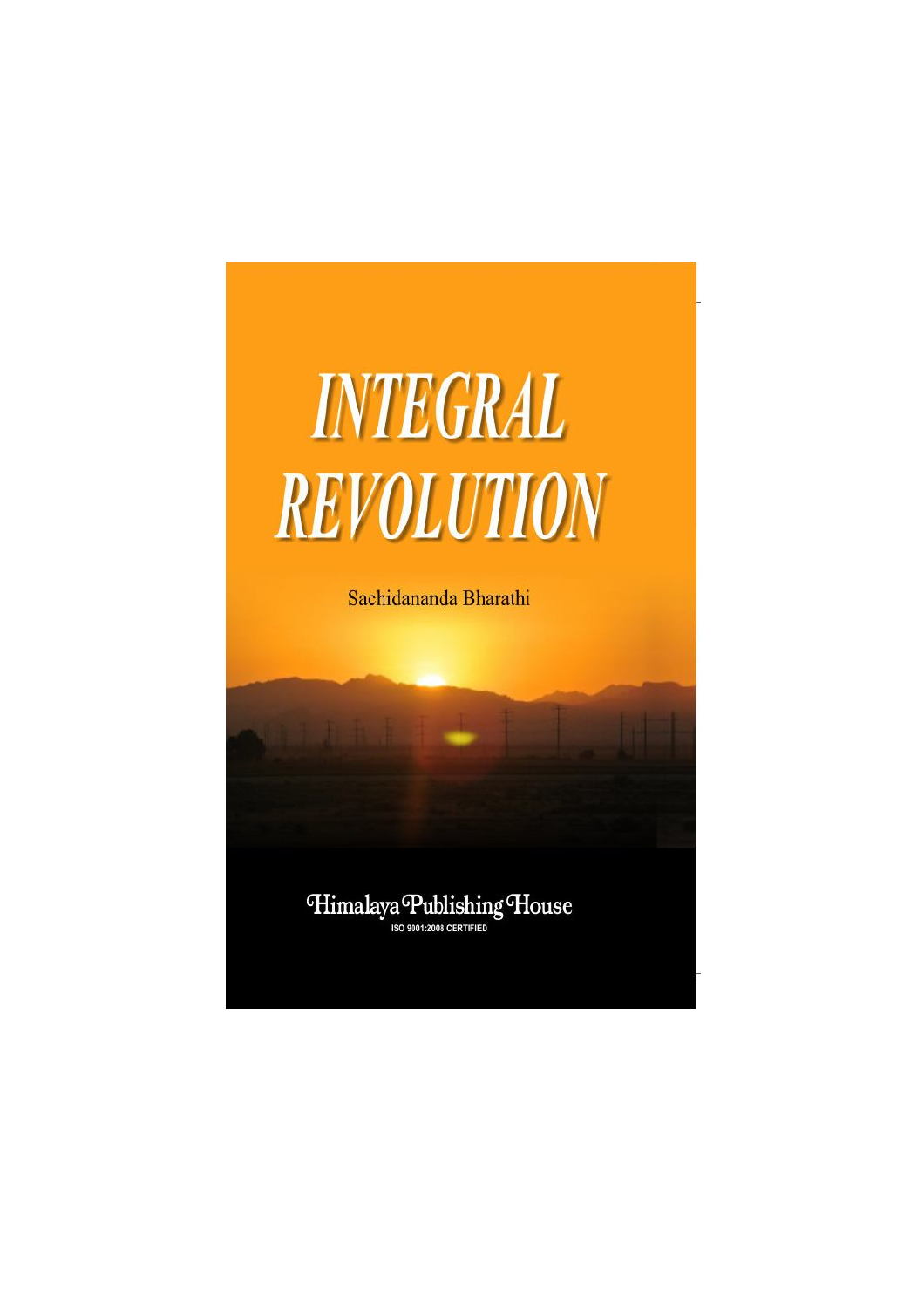# Integral Revolution





## Himalaya Publishing House

MUMBAI ● NEW DELHI ● NAGPUR ● BENGALURU ● HYDERABAD ● CHENNAI ● PUNE ● LUCKNOW  $\bullet$  AHMEDABAD  $\bullet$  ERNAKULAM  $\bullet$  BHUBANESWAR  $\bullet$  INDORE  $\bullet$  KOLKATA  $\bullet$  GUWAHATI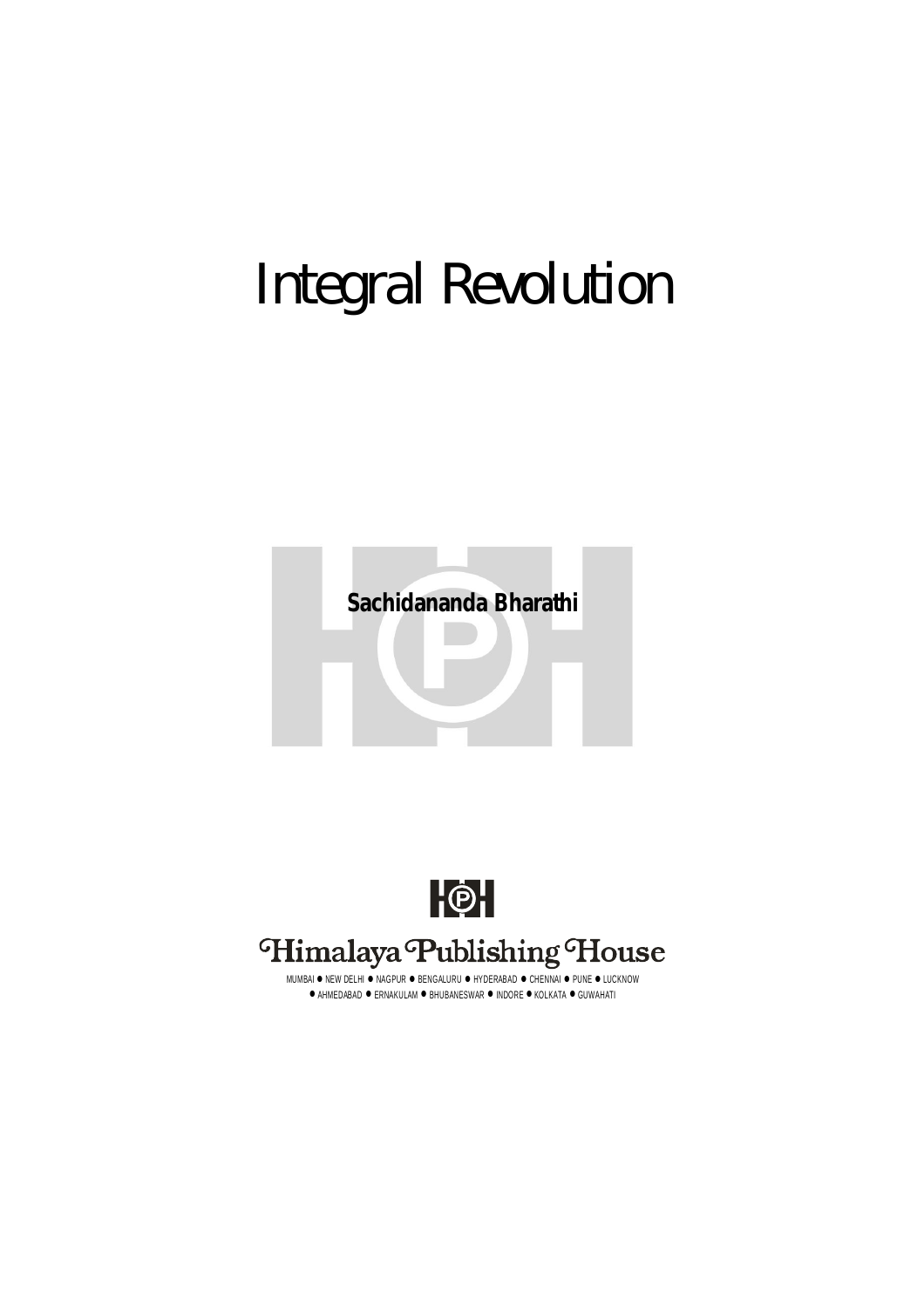#### © **Author**

No part of this publication may be reproduced, stored in a retrieval system, or transmitted in any form or by any means, electronic, mechanical, photocopying, recording and/or otherwise without the prior written permission of the publisher.

#### **First Edition : 2015**

| <b>Published by</b>   | ÷  | Mrs. Meena Pandey for Himalaya Publishing House Pvt. Ltd.,<br>"Ramdoot", Dr. Bhalerao Marg, Girgaon, Mumbai - 400 004.<br>Phone: 022-23860170/23863863, Fax: 022-23877178<br>E-mail: himpub@vsnl.com; Website: www.himpub.com |
|-----------------------|----|-------------------------------------------------------------------------------------------------------------------------------------------------------------------------------------------------------------------------------|
| <b>Branch Offices</b> | ÷  |                                                                                                                                                                                                                               |
| <b>New Delhi</b>      | ÷  | "Pooja Apartments", 4-B, Murari Lal Street, Ansari Road,<br>Darya Ganj, New Delhi - 110 002. Phone: 011-23270392,<br>23278631; Fax: 011-23256286                                                                              |
| Nagpur                | ÷  | Kundanlal Chandak Industrial Estate, Ghat Road,<br>Nagpur - 440 018. Phone: 0712-2738731, 3296733;<br>Telefax: 0712-2721216                                                                                                   |
| <b>Bengaluru</b>      | ÷  | No. 16/1 (Old 12/1), 1st Floor, Next to Hotel Highlands,<br>Madhava Nagar, Race Course Road, Bengaluru - 560 001.<br>Phone: 080-22286611, 22385461, 4113 8821, 22281541                                                       |
| Hyderabad             | ÷  | No. 3-4-184, Lingampally, Besides Raghavendra Swamy<br>Matham, Kachiguda, Hyderabad - 500 027.<br>Phone: 040-27560041, 27550139                                                                                               |
| Chennai               | ÷  | New-20, Old-59, Thirumalai Pillai Road, T. Nagar,<br>Chennai - 600 017. Mobile: 9380460419                                                                                                                                    |
| Pune                  | ÷  | First Floor, "Laksha" Apartment, No. 527, Mehunpura,<br>Shaniwarpeth (Near Prabhat Theatre), Pune - 411 030.<br>Phone: 020-24496323/24496333;<br>Mobile: 09370579333                                                          |
| Lucknow               | ÷  | House No 731, Shekhupura Colony, Near B.D. Convent School,<br>Aliganj, Lucknow - 226 022. Phone: 0522-4012353;<br>Mobile: 09307501549                                                                                         |
| Ahmedabad             | ÷. | 114, "SHAIL", 1st Floor, Opp. Madhu Sudan House, C.G. Road,<br>Navrang Pura, Ahmedabad - 380 009. Phone: 079-26560126;<br>Mobile: 09377088847                                                                                 |
| Ernakulam             | ÷  | 39/176 (New No: 60/251) 1st Floor, Karikkamuri Road, Ernakulam,<br>Kochi - 682011. Phone: 0484-2378012, 2378016;<br>Mobile: 09387122121                                                                                       |
| <b>Bhubaneswar:</b>   |    | 5 Station Square, Bhubaneswar - 751 001 (Odisha).<br>Phone: 0674-2532129, Mobile: 09338746007                                                                                                                                 |
| <b>Indore</b>         | ÷  | Kesardeep Avenue Extension, 73, Narayan Bagh, Flat No. 302,<br>Illrd Floor, Near Humpty Dumpty School, Indore - 452 007 (M.P.).<br>Mobile: 09303399304                                                                        |
| Kolkata               | ÷  | 108/4, Beliaghata Main Road, Near ID Hospital, Opp. SBI Bank,<br>Kolkata - 700 010, Phone: 033-32449649, Mobile: 7439040301                                                                                                   |
| Guwahati              | ÷  | House No. 15, Behind Pragjyotish College, Near Sharma Printing<br>Press, P.O. Bharalumukh, Guwahati - 781009, (Assam).<br>Mobile: 09883055590, 08486355289, 7439040301                                                        |
| DTP by                | ÷  | Sunanda                                                                                                                                                                                                                       |
| <b>Printed at</b>     | ÷  | M/s. Aditya Offset Process (I) Pvt. Ltd., Hyderabad. On behalf of HPH.                                                                                                                                                        |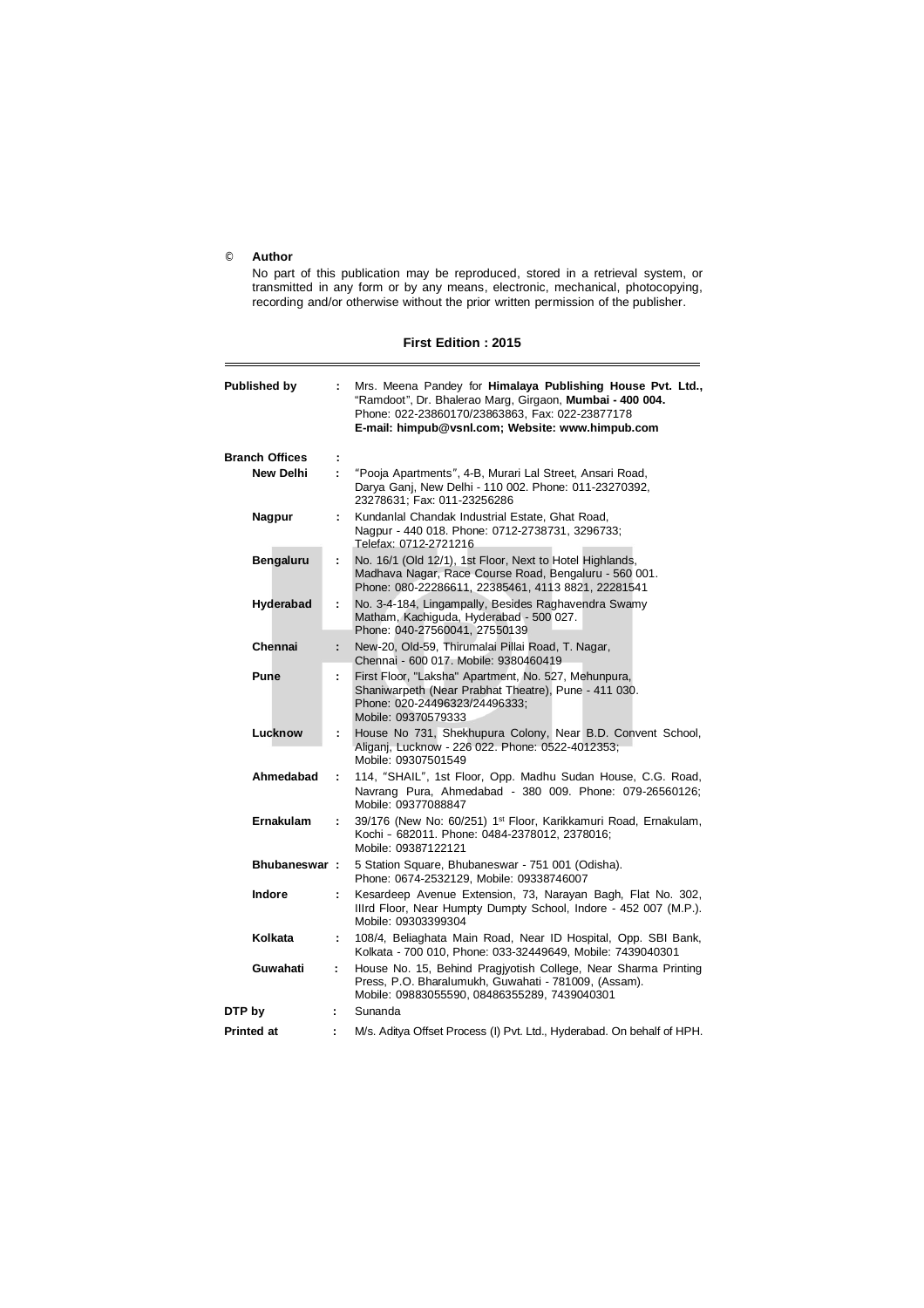# **Contents**

### *Prologue*

#### **PART ONE: Prophet of Integral Revolution**

| Making of a Revolutionary |     |
|---------------------------|-----|
| II Guru of Light and Love | 22. |
| III Spiritual Initiation  | 27. |

#### **PART TWO: Foundations of Integral Revolution**

| ı    | <b>Unitive Divine Consciousness</b>  | 41  |
|------|--------------------------------------|-----|
| П.   | <b>Holistic Vision of Life</b>       | 62  |
| Ш    | Mohini Rao                           | 85  |
| IV   | Sovereign Spiritual Persons          | 94  |
| V    | The One True God                     | 101 |
| VI   | Philosophy of Peace                  | 120 |
| VII  | Disciple Nation of God               | 146 |
| VIII | Joy and Gratitude                    | 156 |
| IX   | An Integrated World Order            | 161 |
| X    | <b>Enlightened Leadership</b>        | 166 |
| XI   | The Second Freedom Struggle          | 177 |
| XII  | <b>Enlightened National Politics</b> | 182 |
| XIII | Gospel of Light and Love             | 204 |
| XIV  | <b>Religions and Scriptures</b>      | 217 |
| XV   | Anointed for the Mission             | 221 |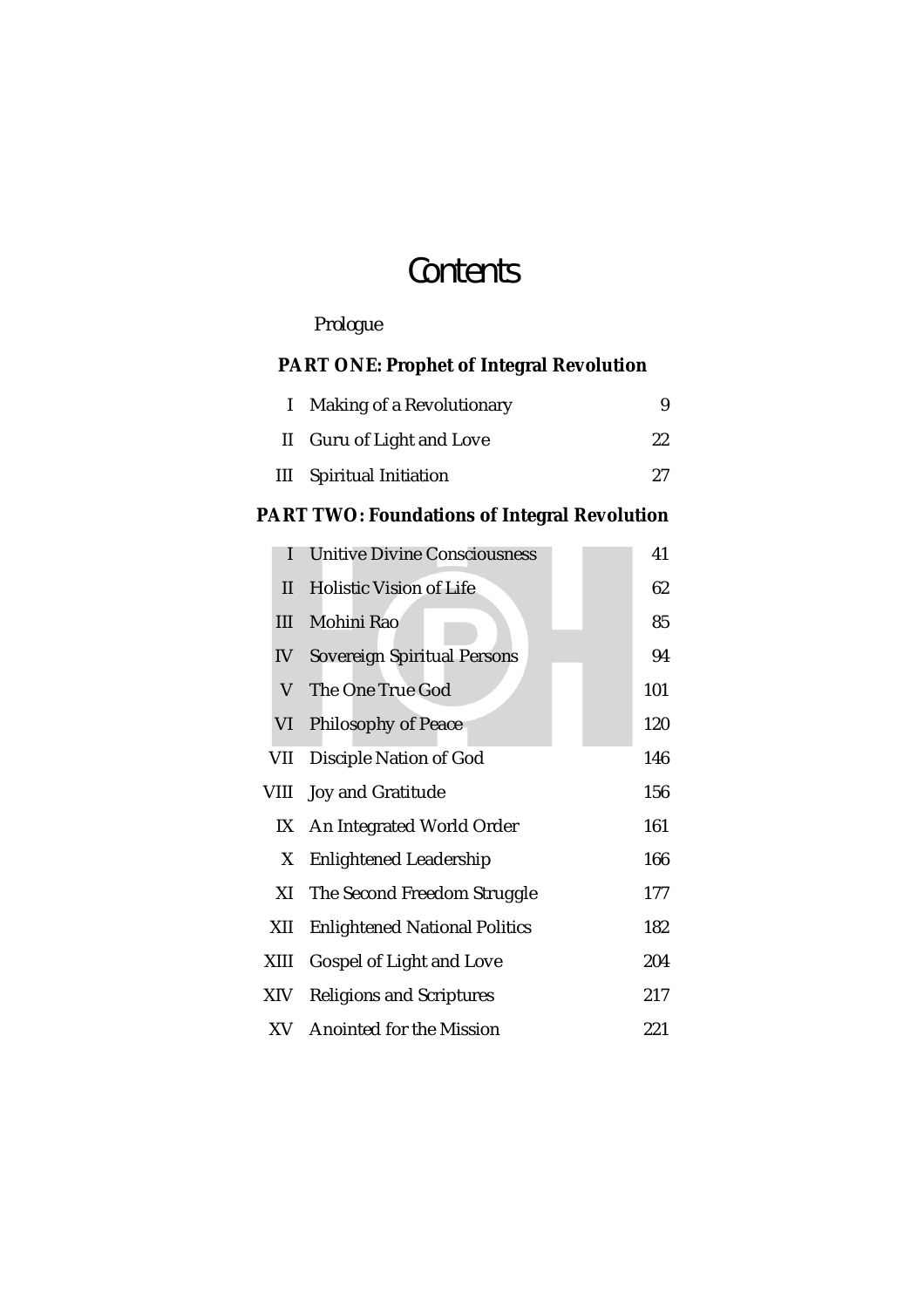## **PART THREE: Integral Revolution**

| I    | Crown Prince of Spiritual India        |     |  |
|------|----------------------------------------|-----|--|
| Ш.   | Dream of the Indian Youth              | 245 |  |
| Ш    | <b>Destructive Campus Politics</b>     | 253 |  |
| IV - | New Indian Renaissance                 |     |  |
| V.   | Moulders of India's Destiny            | 270 |  |
|      | VI Words of Blessings                  | 275 |  |
| VII  | Joys of Life and Love                  | 287 |  |
|      | VIII The Master's Call                 | 295 |  |
| IX   | Desh Vandana                           | 305 |  |
| X.   | <b>First National Youth Parliament</b> | 340 |  |
| ΧI   | Bharatiya Dharma Rajya                 | 351 |  |
|      | Epilogue                               | 362 |  |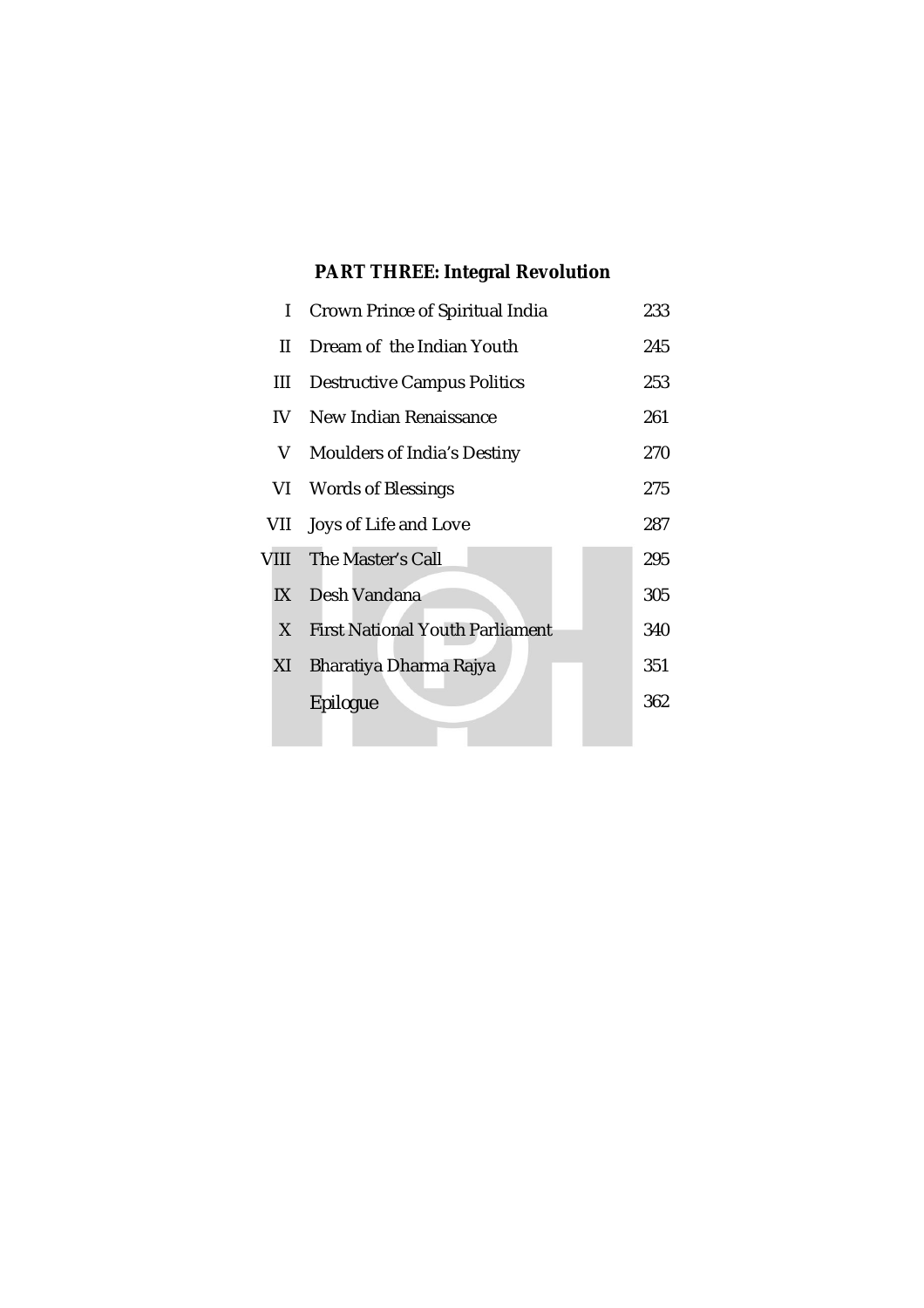### **Prologue**

#### **1**

It was a day-long deadly encounter, the culmination of a week-long chase.

He was young, strong, efficient and ruthless ….. and was an expert with guns and grenades.

He could run like a cheetah.

He was the most dreaded naxalite revolutionary leader in Andhra Pradesh.

He carried a prize-money of rupees 10 lakhs on his head.

\* \* \* \* \* \* \* \* \*

Finally they had zeroed in on him towards the evening.

His ammunition seemed to have exhausted.

… But they knew better.

They crawled on their bellies toward the rocks.

The rocks were just two hundred meters from the jungle.

He had managed to get amidst the rocks. From there he had an advantage over them.

'Keep them engaged till it is dark and then run into the jungle.'

That was his plan.

Once in the jungle, he would be safe.

They could easily guess his plan.

\* \* \* \* \* \* \* \* \*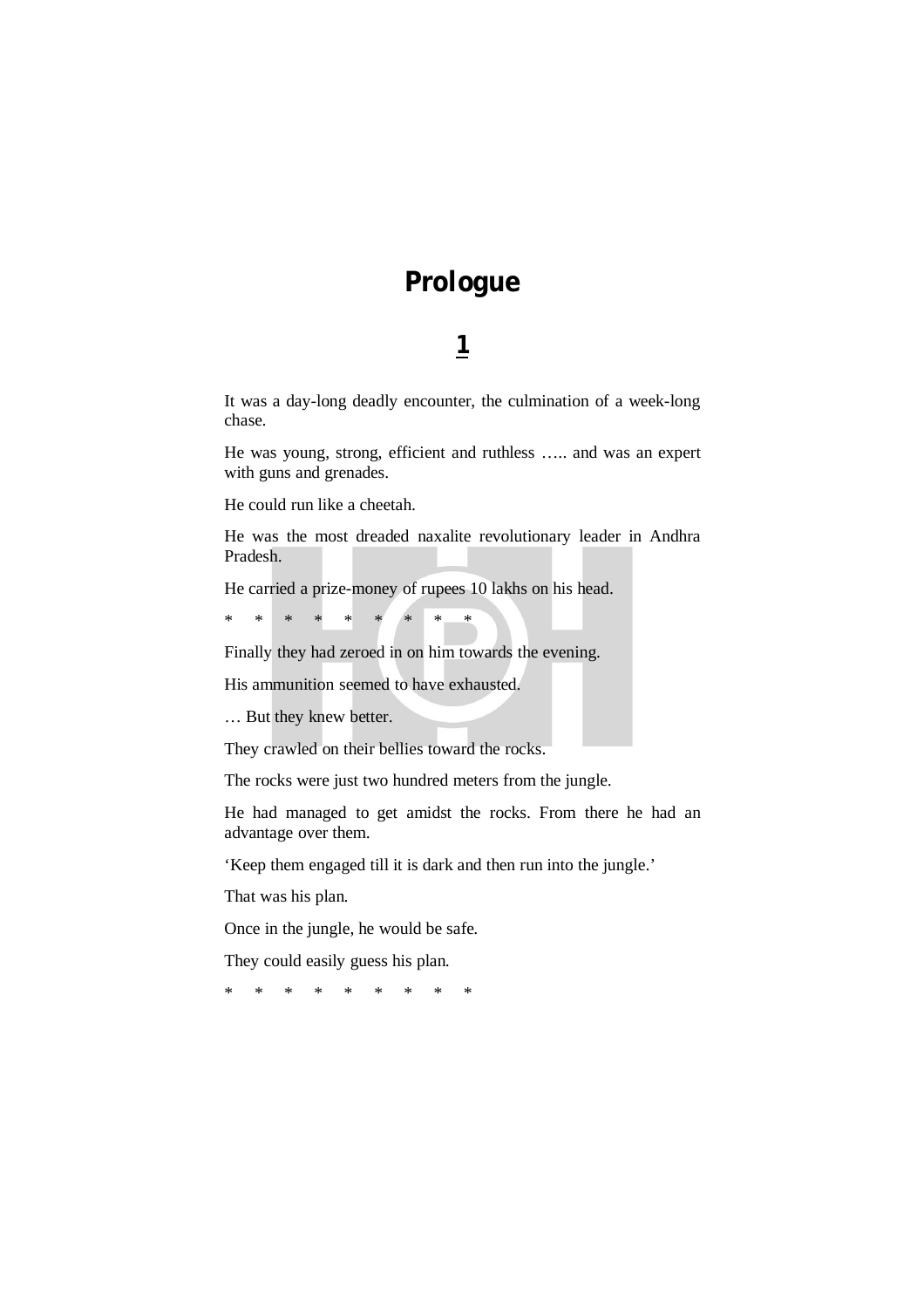They were strategically spaced, in order to encircle him and prevent him from escaping into the jungle.

'He will run for his life to get into the jungle'…

They were sure… and they were ready.

They were the best shooters in A P Police.

They were also experts with guns and grenades.

They were specially selected for a very important and dangerous assignment.

… To eliminate the most dreaded naxalite revolutionary leader in Andhra Pradesh.

\* \* \* \* \* \* \* \* \*

Their AK-47s were now pointed towards the open space between the rocks and the jungle.

They had their hand grenades also ready.

Any moment he will run to the jungle, they knew.

… And he did.

\* \* \* \* \* \* \* \* \*

The bullet pierced through Sudhakar's left shoulder.

Blood spurted out.

The young naxalite revolutionary leader ran with all his strength.

He was a good athlete. He was tall and well built.

Even with the shoulder injury, he ran with lightening speed.

Few more shots were heard.

…. A grenade exploded just behind him.

One more… and one more.

He was fatally wounded.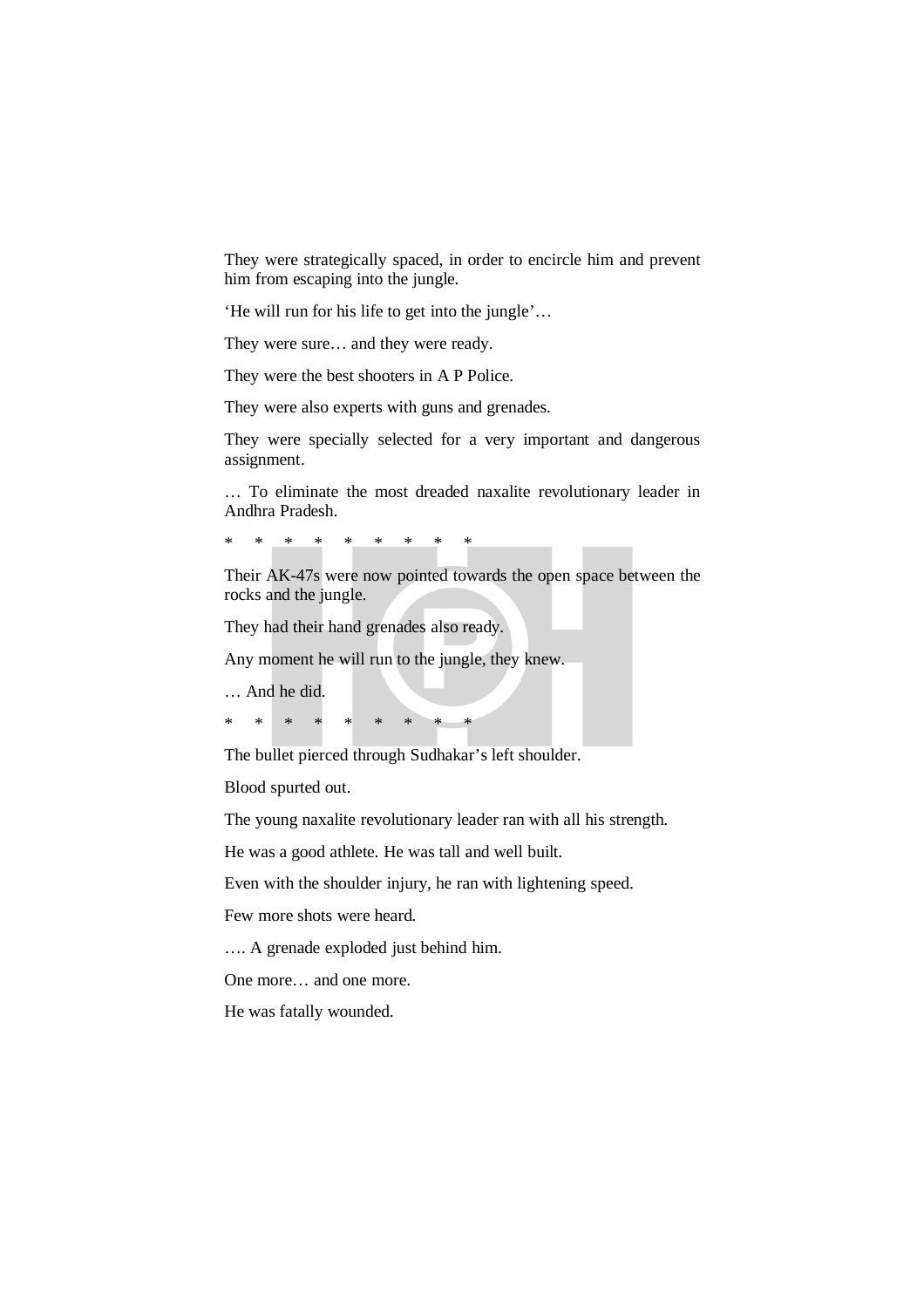\* \* \* \* \* \* \* \* \*

The jungle was only meters away.

It was almost dark.

He could escape being killed once in the jungle that he knew so well.

He plunged with all his strength into the jungle,… and crawled on his belly deep into the thick undergrowth as fast as he could.

Fifty meters into the thick jungle,…. he collapsed and fainted.

\* \* \* \* \* \* \* \* \*

Inspector Narasimha Reddy and his three Constables had gambled with their lives throughout the day.

They were sure that Bowenpally Sudhakar was dead.

But they could not get his body.

It became very dark and the jungle was dangerous with very thick undergrowth.

…. But it was necessary for them to have a dead body.

\* \* \* \* \* \* \* \* \*

The mad chap who was following them all through the day was sitting on the rock behind.

They had tried to drive him away…

But he had continued to follow them.

Now, they felt it was a blessing in disguise.

\* \* \* \* \* \* \* \* \*

They shot him point-blank.

Two grenades tore his body to pieces.

The skull had exploded…

Few body parts had scattered far and wide.